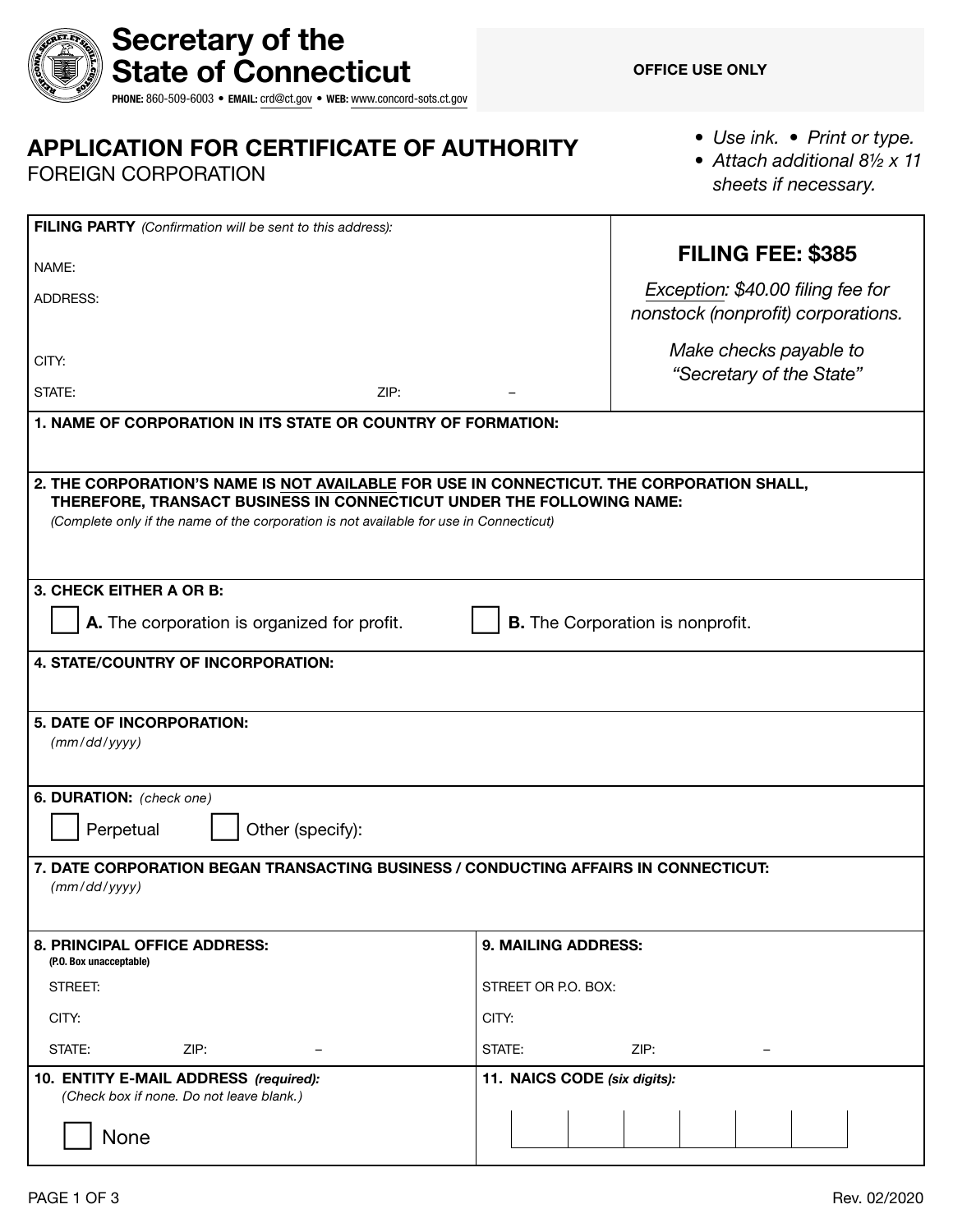

# Secretary of the State of Connecticut

OFFICE USE ONLY

PHONE: 860-509-6003 • EMAIL: [crd@ct.gov](mailto:crd@ct.gov) • WEB: [www.concord-sots.ct.gov](http://www.concord-sots.ct.gov)

| 12. OFFICERS |              |                                     |                |                   |                                      |      |                          |
|--------------|--------------|-------------------------------------|----------------|-------------------|--------------------------------------|------|--------------------------|
| <b>NAME</b>  | <b>TITLE</b> | <b>BUSINESS ADDRESS (No PO Box)</b> |                |                   | <b>RESIDENCE ADDRESS (No PO Box)</b> |      |                          |
|              |              |                                     | Check if none: |                   | ADDRESS:                             |      |                          |
|              |              | ADDRESS:                            |                |                   |                                      |      |                          |
|              |              | CITY:                               |                |                   | CITY:                                |      |                          |
|              |              | STATE:                              | ZIP:           | <b>-</b>          | STATE:                               | ZIP: | $\overline{\phantom{m}}$ |
|              |              |                                     | Check if none: |                   | ADDRESS:                             |      |                          |
|              |              | ADDRESS:                            |                |                   |                                      |      |                          |
|              |              | CITY:                               |                |                   | CITY:                                |      |                          |
|              |              | STATE:                              | ZIP:           | $\qquad \qquad -$ | STATE:                               | ZIP: | $-$                      |
|              |              |                                     | Check if none: |                   | ADDRESS:                             |      |                          |
|              |              | ADDRESS:                            |                |                   |                                      |      |                          |
|              |              | CITY:                               |                |                   | CITY:                                |      |                          |
|              |              | STATE:                              | ZIP:           |                   | STATE:                               | ZIP: | $\qquad \qquad -$        |
|              |              |                                     | Check if none: |                   | ADDRESS:                             |      |                          |
|              |              | ADDRESS:                            |                |                   |                                      |      |                          |
|              |              | CITY:                               |                |                   | CITY:                                |      |                          |
|              |              | STATE:                              | ZIP:           |                   | STATE:                               | ZIP: | $\overline{\phantom{0}}$ |
|              |              |                                     | Check if none: |                   | ADDRESS:                             |      |                          |
|              |              | ADDRESS:                            |                |                   |                                      |      |                          |
|              |              | CITY:                               |                |                   | CITY:                                |      |                          |
|              |              | STATE:                              | ZIP:           | $\qquad \qquad -$ | STATE:                               | ZIP: | $\overline{\phantom{m}}$ |

NOTE : IF ADDITIONAL SPACE IS NEEDED, PLEASE REFERENCE AN 8½ x 11 ATTACHMENT

| <b>13. DIRECTORS</b> |                                     |                |  |                                      |      |  |  |
|----------------------|-------------------------------------|----------------|--|--------------------------------------|------|--|--|
| <b>NAME</b>          | <b>BUSINESS ADDRESS (No PO Box)</b> |                |  | <b>RESIDENCE ADDRESS (No PO Box)</b> |      |  |  |
|                      |                                     | Check if none: |  | ADDRESS:                             |      |  |  |
|                      | ADDRESS:                            |                |  |                                      |      |  |  |
|                      | CITY:                               |                |  | CITY:                                |      |  |  |
|                      | STATE:                              | ZIP:           |  | STATE:                               | ZIP: |  |  |
|                      |                                     | Check if none: |  | ADDRESS:                             |      |  |  |
|                      | ADDRESS:                            |                |  |                                      |      |  |  |
|                      | CITY:                               |                |  | CITY:                                |      |  |  |
|                      | STATE:                              | ZIP:           |  | STATE:                               | ZIP: |  |  |
|                      |                                     | Check if none: |  | ADDRESS:                             |      |  |  |
|                      | ADDRESS:                            |                |  |                                      |      |  |  |
|                      | CITY:                               |                |  | CITY:                                |      |  |  |
|                      | STATE:                              | ZIP:           |  | STATE:                               | ZIP: |  |  |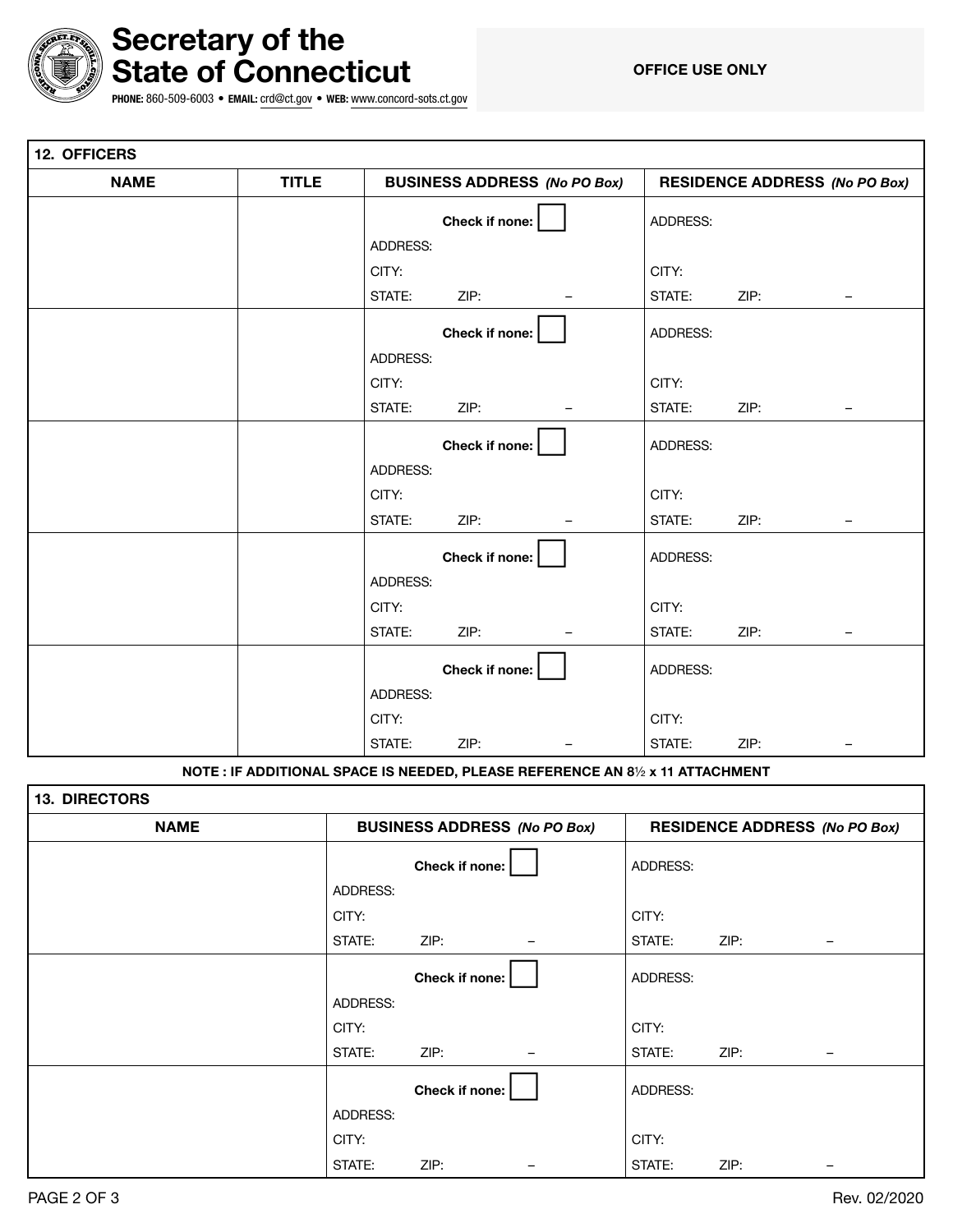

# Secretary of the State of Connecticut

PHONE: 860-509-6003 • EMAIL: [crd@ct.gov](mailto:crd@ct.gov) • WEB: [www.concord-sots.ct.gov](http://www.concord-sots.ct.gov)

|                                                                                                    | NOTE: COMPLETE EITHER 14A OR 14B OR 14C BELOW - NOT ALL THREE.                                                                                                                                                                                             |  |                                                                                                                      |                  |  |  |  |
|----------------------------------------------------------------------------------------------------|------------------------------------------------------------------------------------------------------------------------------------------------------------------------------------------------------------------------------------------------------------|--|----------------------------------------------------------------------------------------------------------------------|------------------|--|--|--|
|                                                                                                    | 14. APPOINTMENT OF REGISTERED AGENT FOR SERVICE OF PROCESS (required):<br>The Foreign Corporation may not be appointed as its own Agent. However, an Officer or Director residing in<br><b>Connecticut may be the Agent.</b> (Check A or complete B or C): |  |                                                                                                                      |                  |  |  |  |
| A.                                                                                                 | The Foreign Corporation appoints the Secretary of the State of Connecticut and his/her successors in office to be its<br>Agent, upon whom any process, notice or demand may be served.                                                                     |  |                                                                                                                      |                  |  |  |  |
|                                                                                                    | NOTE: DO NOT COMPLETE 14B IF AGENT APPOINTED IN 14A ABOVE OR 14C BELOW.                                                                                                                                                                                    |  |                                                                                                                      |                  |  |  |  |
| B.                                                                                                 |                                                                                                                                                                                                                                                            |  |                                                                                                                      |                  |  |  |  |
|                                                                                                    | Signature accepting appointment                                                                                                                                                                                                                            |  | <u> 1980 - Jan Barat, martin da shekarar 1980 - An tsa a tsa a tsa a tsa a tsa a tsa a tsa a tsa a tsa a tsa a t</u> |                  |  |  |  |
|                                                                                                    | <b>BUSINESS ADDRESS</b> (required): Check box if none:<br><b>CONNECTICUT RESIDENCE ADDRESS (required):</b><br>(P.O. Box unacceptable)<br>(P.O. Box unacceptable)                                                                                           |  |                                                                                                                      |                  |  |  |  |
| STREET:                                                                                            |                                                                                                                                                                                                                                                            |  | STREET:                                                                                                              |                  |  |  |  |
| CITY:                                                                                              |                                                                                                                                                                                                                                                            |  | CITY:                                                                                                                |                  |  |  |  |
| STATE:                                                                                             | ZIP:                                                                                                                                                                                                                                                       |  | <b>CT</b><br>STATE:                                                                                                  | ZIP:             |  |  |  |
| NOTE: DO NOT COMPLETE 14C IF AGENT APPOINTED IN 14A OR 14B ABOVE.<br>C.<br>If Agent is a business, |                                                                                                                                                                                                                                                            |  |                                                                                                                      |                  |  |  |  |
|                                                                                                    | Signature accepting appointment<br>on behalf of Agent:                                                                                                                                                                                                     |  |                                                                                                                      |                  |  |  |  |
|                                                                                                    |                                                                                                                                                                                                                                                            |  |                                                                                                                      |                  |  |  |  |
| <b>CONNECTICUT BUSINESS ADDRESS (required):</b><br>(P.O. Box unacceptable)<br>STREET:<br>CITY:     |                                                                                                                                                                                                                                                            |  |                                                                                                                      |                  |  |  |  |
|                                                                                                    | STATE: CT<br>ZIP:                                                                                                                                                                                                                                          |  |                                                                                                                      |                  |  |  |  |
| 15. EXECUTION (required) (Subject to penalty of false statement):                                  |                                                                                                                                                                                                                                                            |  |                                                                                                                      |                  |  |  |  |
|                                                                                                    |                                                                                                                                                                                                                                                            |  |                                                                                                                      |                  |  |  |  |
| <b>NAME OF SIGNATORY</b><br>(print or type)                                                        |                                                                                                                                                                                                                                                            |  | <b>CAPACITY/TITLE</b><br>OF SIGNATORY                                                                                | <b>SIGNATURE</b> |  |  |  |
|                                                                                                    |                                                                                                                                                                                                                                                            |  |                                                                                                                      |                  |  |  |  |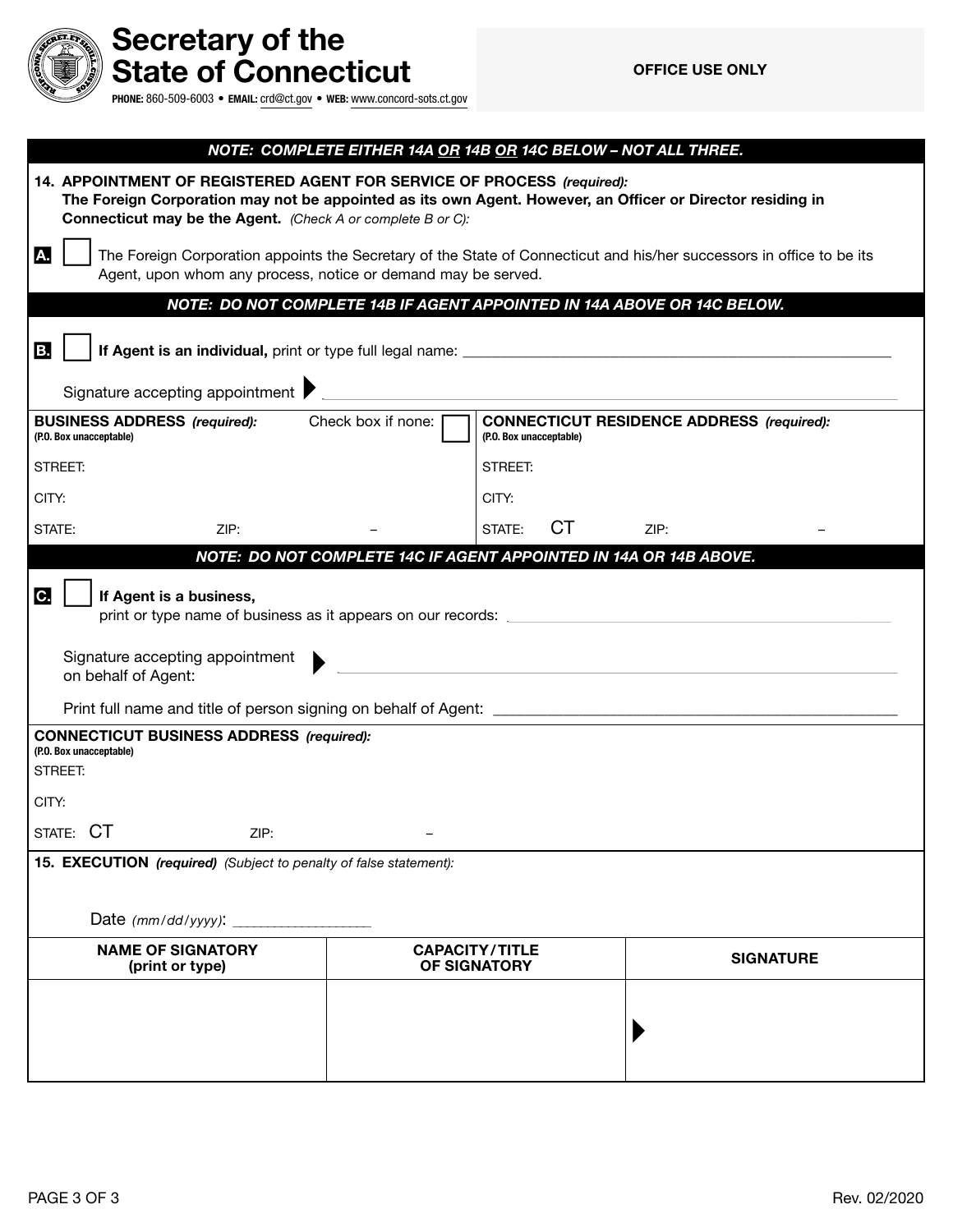## APPLICATION FOR A CERTIFICATE OF AUTHORITY FOREIGN CORPORATION

### FILING FEE: \$385.00 Stock \$40.00 Nonstock

A foreign corporation desiring to transact business in Connecticut may obtain a Certificate of Authority by filing the Application for Certificate of Authority. The Application includes an appointment of the Registered Agent.

A certificate of the corporation's legal existence (some states refer to this as a certificate of good standing) from the state of incorporation, authenticated by a proper officer of that state, must accompany the Application for Certificate of Authority. Such certificate must be received within 90 days from the date of issuance.

Please note that the name of the foreign corporation filing an application for a Certificate of Authority must contain a word or words of corporate designation, even if the laws of its state of incorporafion do not so require. If specific words or abbreviations are regarded as corporate designations in a foreign language, the filing must be accompanied by a legal opinion stating that fact. Documents submitted in any language other than English require an English translation. *Failure to provide any of the above information will result in the rejection of the document*.

Also, the foreign corporation's name must be distinguishable from the name of another active business on our records; when it is not, the Corporation may adopt for use in this state a fictitious name. The fictitious name must be distinguishable from other business names on record and must contain a word or words of corporate designation, such as "incorporated" or an abbreviation such as "corp."

If the Corporation wishes to adopt a fictitious name for use in Connecticut, it must present for filing a resolution by its board of directors, certified by its secretary, adopting the fictitious name along with its Application for Certificate of Authority. *Please also note the following information relating to the use of a fictitious name:* a fictitious name may only be used by a foreign corporation when its real name is unavailable for use in Connecticut; once the real name of the Corporation becomes available, the fictitious name may no longer be used; the Corporation may not amend its Certificate of Authority to change a fictitious name; if a fictitious name is used, the Corporation will be indexed on our records under that name and no other.

In the event a foreign corporation holding a Certificate of Authority changes its corporate name, place of incorporation, or the period of its duration, it must apply for an amended Certificate of Authority.

Please contact the Department of Revenue Services or your tax advisor as to any potential tax liability relating to your business.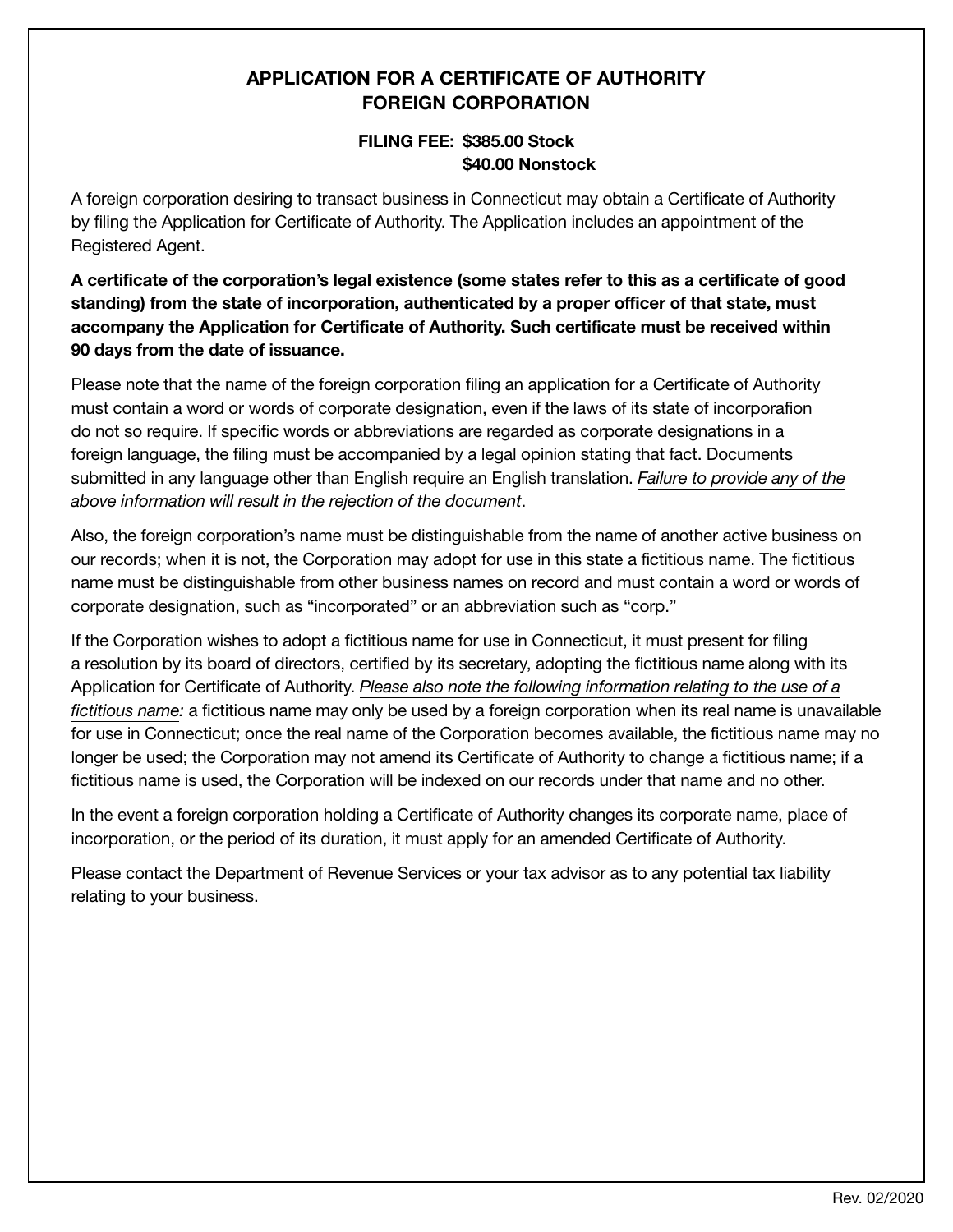#### **INSTRUCTIONS**

- 1. NAME OF CORPORATION IN STATE OR COUNTRY OF FORMATION: Please provide the name of the Corporation as it appears on the certificate of legal existence submitted with the application.
- 2. IF NAME PROVIDED IN NUMBER 1 ABOVE IS NOT AVAILABLE FOR USE IN CONNECTICUT, THE NAME UNDER WHICH CORPORATION SHALL TRANSACT BUSINESS IN CONNECTICUT: If the Corporation's name is not available, please provide a name (which may be a fictitious name) that shall be used in the State of Connecticut and which must be distinguishable from all other business names on record at the Office of the Secretary of the State.
- 3. CHECK EITHER (A) OR (B): Place a check in the appropriate box to designate whether the Corporation is organized for profit or nonprofit.
- 4. STATE/COUNTRY OF INCORPORATION: Please provide the Corporation's state or country of formation. Note: the state or country must match the state or country of incorporation indicated on the Corporation's certificate of legal existence.
- 5. DATE OF INCORPORATION: Please provide the complete date upon which the Corporation was formed in its state or country of incorporation. The date must be in the form of a month, day, and year, and must match the date of incorporation presented on the Corporation's certificate of legal existence.
- 6. DURATION: Please indicate whether the Corporation has perpetual existence or has a limited duration by placing a checkmark next to the appropriate designation. Note: if a checkmark is placed next to "Other," the corporation must precisely specify the limit to its duration.
- 7. DATE CORPORATION BEGAN TRANSACTION BUSINESS/CONDUCTING AFFAIRS IN CONNECTICUT: Please provide the exact month, day and year upon which the Corporation began transacting business/ conducting affairs in Connecticut.
- 8. PRINCIPAL OFFICE ADDRESS OF THE CORPORATION: Please provide a complete street address of the Corporation's principal office including a street number, street name, city, state, postal code, and country if other than the United States. Note: P.O. Boxes are only acceptable as additional information.
- 9. MAILING ADDRESS OF THE CORPORATION: Please supply an address, which may be a P.O. Box, to which the Office of the Secretary of the State must mail all matter required or permitted to the Corporation by either the Business Corporation Act or the Revised Nonstock Corporation Act.
- 10. CORPORATION EMAIL ADDRESS REQUIRED (If none, must state "none"): The Secretary must notify entities via email when their Annual Reports are due.
- 11. NAICS CODE: To obtain code, go to www.census.gov/naics or call 1-888-756-2427. (business/occupation/profession code)
- 12. OFFICERS: Please provide the name of all of the Corporation's officers, their titles and both addresses. Complete street addresses including a street number, street name, city, state, postal code, and country (if other than the United States) are required. Note: P.O. Boxes are only acceptable as additional information.
- 13. DIRECTORS: Please provide the name of all of the Corporation's directors and both addresses. Complete street addresses including a street number, street name, city, state, postal code, and country (if other than the United States) are required. Note: P.O. Boxes are only acceptable as additional information.